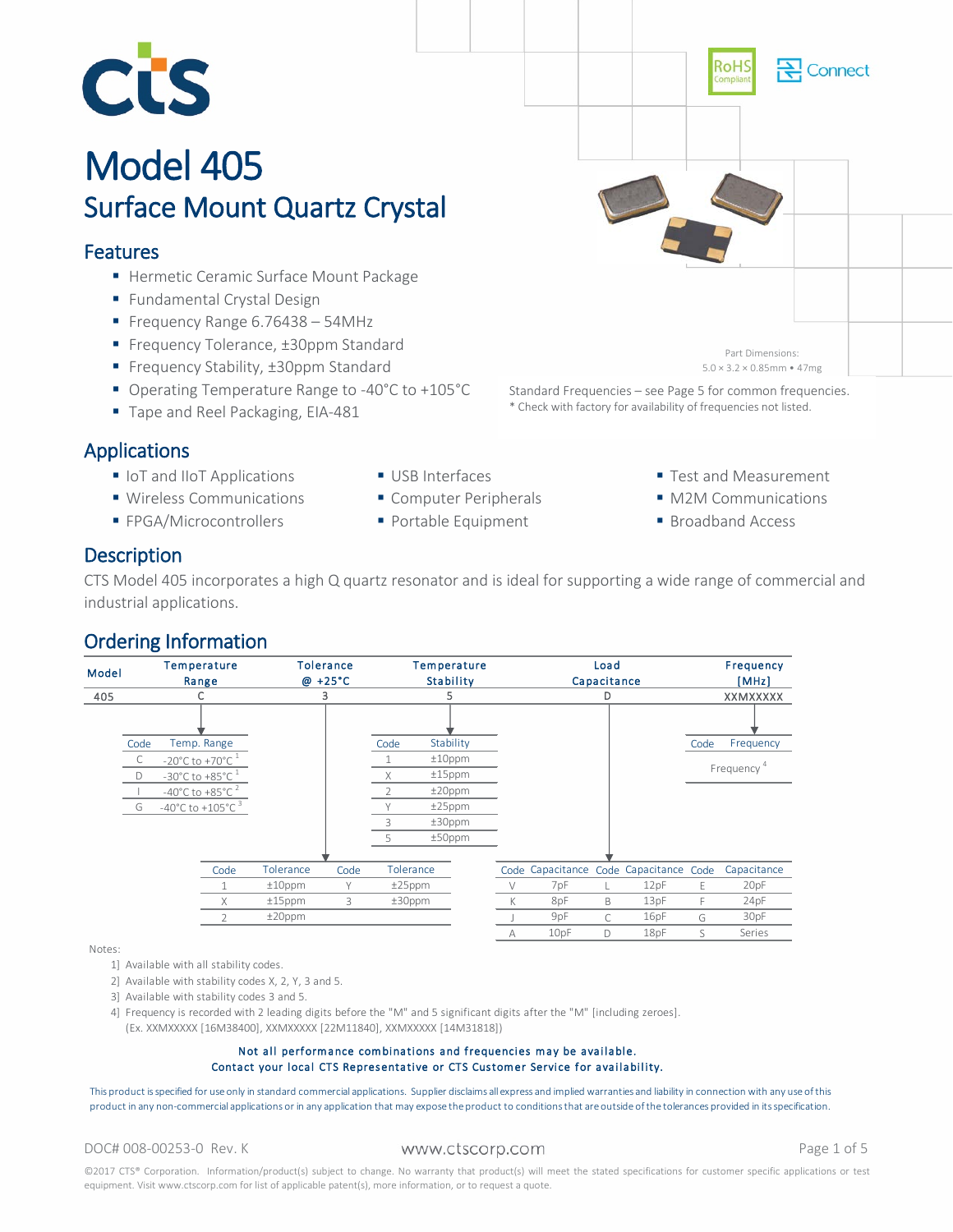

# Electrical Specifications

# Operating Conditions

| PARAMETER                    | SYMBOL | <b>CONDITIONS</b>        | <b>MIN</b> | <b>TYP</b>               | <b>MAX</b> | UNIT           |
|------------------------------|--------|--------------------------|------------|--------------------------|------------|----------------|
|                              |        | $\overline{\phantom{a}}$ | $-20$      | $+25$                    | $+70$      | $\circ$        |
|                              |        |                          | $-30$      |                          | $+85$      |                |
| <b>Operating Temperature</b> | IΑ     |                          | $-40$      |                          | $+85$      |                |
|                              |        |                          | $-40$      |                          | $+105$     |                |
| Storage Temperature          | l stg  | $-$                      | $-55$      | $\overline{\phantom{0}}$ | $+125$     | $\circ$ $\sim$ |

### Frequency Stability

| PARAMETER                  | SYMBOL                | <b>CONDITIONS</b>           | MIN                      | TYP  | MAX | UNIT |  |
|----------------------------|-----------------------|-----------------------------|--------------------------|------|-----|------|--|
| <b>Frequency Range</b>     |                       | Fundamental Mode            | 6.76438 - 54             |      |     |      |  |
| <b>Frequency Tolerance</b> | $\Delta f/f_{\odot}$  | @ +25°C                     | 10, 15, 20, 25 or 30     | tppm |     |      |  |
| <b>Frequency Stability</b> | $\Delta f/f_{25}$     | Referenced to +25°C reading | 10, 15, 20, 25, 30 or 50 |      |     | tppm |  |
| Aging                      | $\Delta f/f_{\alpha}$ | Typical per year $@ +25°C$  |                          |      |     | ppm  |  |

# Crystal Parameters

| PARAMETER                                                             | SYMBOL                   | <b>CONDITIONS</b>        | <b>MIN</b>               | <b>TYP</b>               | <b>MAX</b> | UNIT      |
|-----------------------------------------------------------------------|--------------------------|--------------------------|--------------------------|--------------------------|------------|-----------|
| <b>Operating Mode</b>                                                 | $\overline{\phantom{a}}$ | ٠                        |                          | Fundamental              |            |           |
| Crystal Cut                                                           | $\overline{\phantom{a}}$ | $\overline{\phantom{a}}$ | AT-Cut Strip             |                          |            |           |
| Load Capacitance                                                      | └╷                       | ٠                        | See Ordering Information | pF                       |            |           |
| <b>Shunt Capacitance</b>                                              | $C_0$                    | $\overline{\phantom{a}}$ | ٠                        | pF                       |            |           |
| Series Resistance                                                     |                          |                          |                          |                          |            |           |
|                                                                       |                          | $6.76438$ MHz-<12MHz     |                          | $\overline{\phantom{a}}$ | 100        |           |
| Fundamental                                                           |                          | $12MHz - 514MHz$         | $\overline{\phantom{a}}$ | ٠                        | 60         | $\Omega$  |
|                                                                       | $R_1$                    | $14MHz - < 20MHz$        |                          | $\overline{\phantom{0}}$ | 50         |           |
|                                                                       |                          | $20MHz - 54MHz$          |                          | $\overline{\phantom{0}}$ | 40         |           |
| Drive Level                                                           | DL                       | $\overline{\phantom{a}}$ | $\overline{\phantom{a}}$ | 10                       | 300        | μW        |
| <b>Insulation Resistance</b>                                          | $R_i$                    | $+100$ Vdc $\pm$ 15Vdc   | 500                      | $\overline{\phantom{a}}$ |            | $M\Omega$ |
| $\Delta f/f_0$ - Frequency deviation referenced to nominal frequency. |                          |                          |                          |                          |            |           |

Δf/f 25 - Frequency deviation over operating temperature range, referenced to +25°C frequency.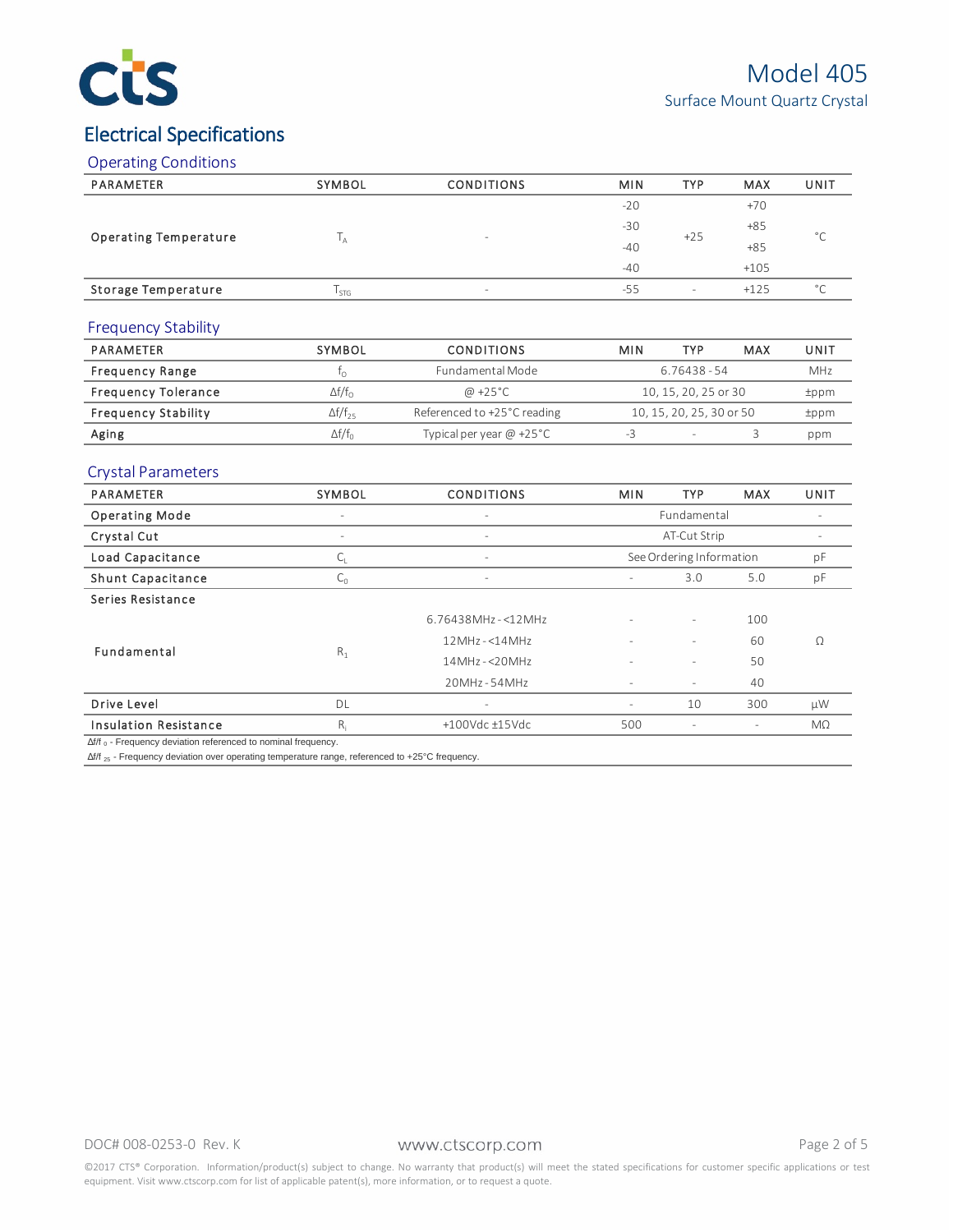

# Mechanical Specifications





- 1. M405 CTS model.
- 2.  $C CTS$ .
- 2. D Date Code. See Table I for codes.
- 3. xxx Frequency Code.
	- 3-digits, frequencies below 100MHz.
- [See document 016-1454-0, Frequency Code Tables.]

### Recommended Pad Layout Notes



- 1. JEDEC termination code (e4). Barrier-plating is nickel [Ni] with gold [Au] flash plate.
- 2. Terminations #2, #4 and the metal lid are connected internally. End user may connect these pins to circuit ground for EMI suppression.
- 3. Due to package variability, the pad chamfer on the bottom could be located on Pin 1 or 4 in a given lot. Layout orientation should be based on the top view [marking side], as indicated in package drawing. The chamfer location does not affect the electrical performance of the device.
- 4. Reflow conditions per JEDEC J-STD-020; +260°C maximum, 20 seconds.
- 5.  $MSL = 1$ .

| <b>MONTH</b> |                          |  | JAN | FEB MAR APR MAY JUN JUL AUG SEP OCT NOV DEC |                                                    |  |  |          |          |     |  |
|--------------|--------------------------|--|-----|---------------------------------------------|----------------------------------------------------|--|--|----------|----------|-----|--|
| <b>YEAR</b>  |                          |  |     |                                             |                                                    |  |  |          |          |     |  |
|              |                          |  |     |                                             | 2021 2025 2029 2033 2037   A B C D E F G H J K     |  |  |          |          | L M |  |
|              |                          |  |     |                                             | 2022 2026 2030 2034 2038   N P Q R S T U V W X Y Z |  |  |          |          |     |  |
|              |                          |  |     |                                             | 2023 2027 2031 2035 2039   a b c d e f g h j k     |  |  |          |          |     |  |
|              | 2024 2028 2032 2036 2040 |  |     |                                             | np qr st uv                                        |  |  | <b>W</b> | $\times$ |     |  |

### Table I – Date Code, Beginning year 2021

### DOC# 008-0253-0 Rev. K WWW.Ctscorp.com example and page 3 of 5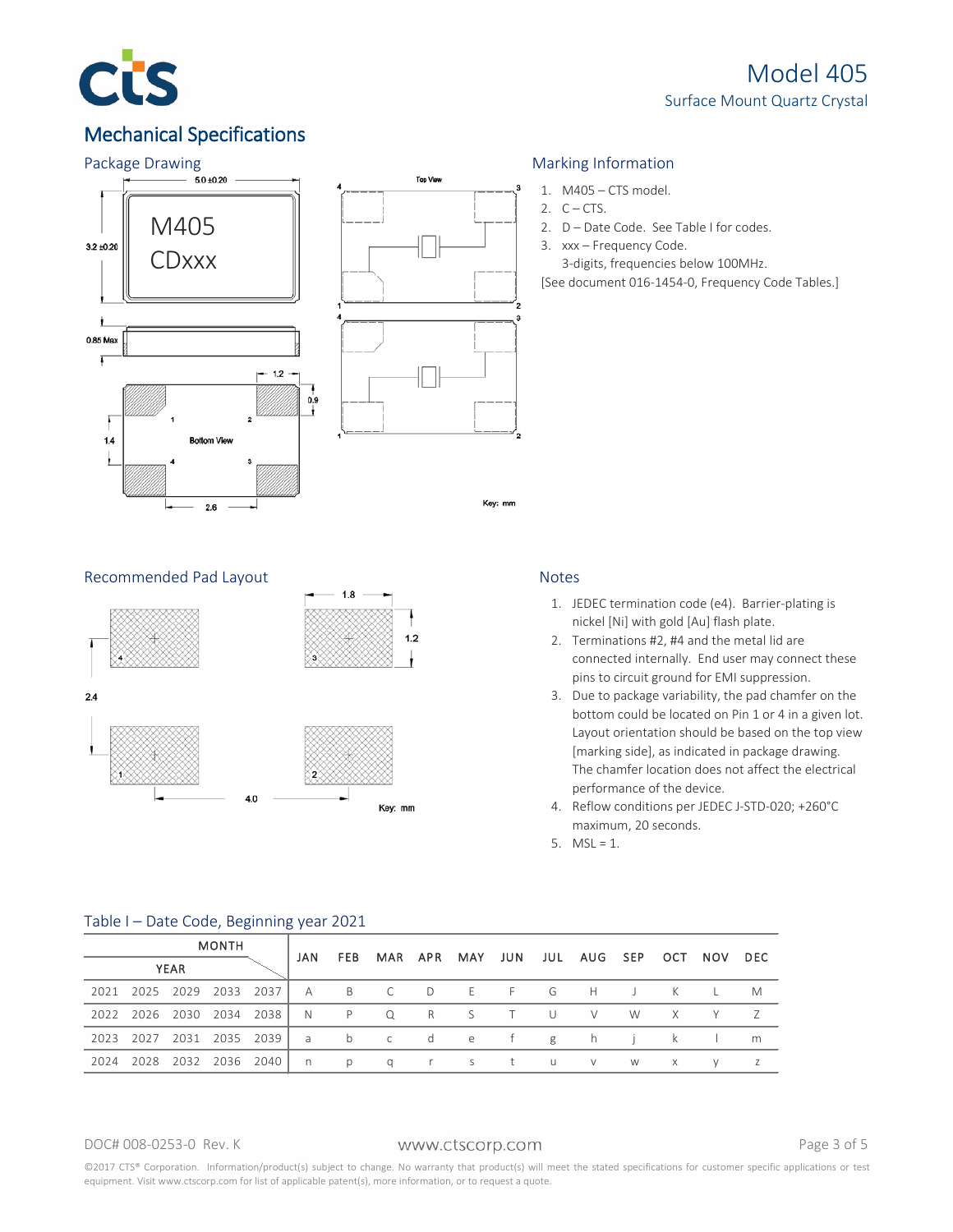

# Packaging – Tape and Reel



### Reel Drawing



### Notes

- 1. Device quantity is 1k pieces maximum per 180mm reel.
- 2. Complete CTS part number, frequency value, date code and manufacturing site code information must appear on reel and carton labels.